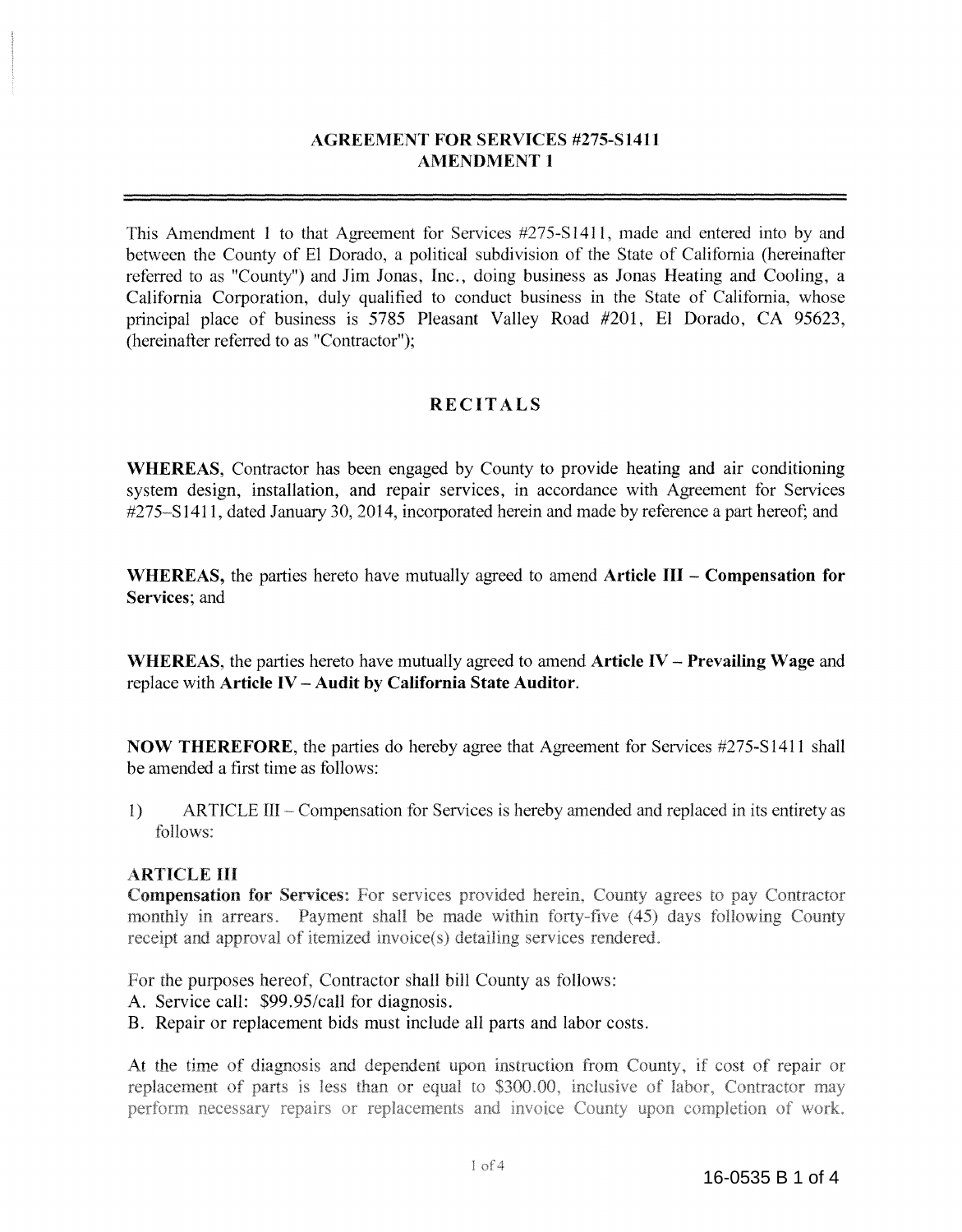HHSA Program Supervisor or HHSA Program Manager must approve said invoice prior to submission for reimbursement by County.

If said repair or replacement of parts and labor exceeds \$300.00, Contractor shall first obtain written approval from HHSA Program Supervisor or HHSA Program Manager before commencing with work.

It is a requirement of this Agreement that Contractor shall submit an original invoice, which shall act as a declaration that its contents have been reviewed and approved by Contractor. Each invoice shall contain the following data:

- A. Contractor name, address, and telephone number.
- B. Service Dates.
- $C.$  Type of service(s) provided.
- D. Rate for each service (i.e. diagnosis, repair, or replacement) and labor.
- E. Total amount billed to the County of El Dorado under the subject invoice and authorization.

The County shall not pay for unauthorized services, incomplete, or unsatisfactory services.

Contractor is strongly advised to submit monthly invoices to HHSA no later than thirty (30) days following the end of a "service month." For billing purposes, a "service month" shall be defined as a calendar month during which Contractor provides services in accordance with the "Scope of Services." Failure to submit invoices by the  $30<sup>th</sup>$  of the month following the end of a service month or failure for Contractor to ensure that original invoices are submitted may result in payment(s) being withheld until HHSA fiscal staff receives the appropriate documents. Receipt by HHSA of invoices submitted by Contractor for payment shall not be deemed evidence of allowable costs under this Agreement. Upon request by County, deemed evidence of allowable costs under this Agreement. Contractor may be required to submit additional or new information, which may delay reimbursement.

Invoices shall be sent as follows:

| <b>Please send invoices to:</b>     |
|-------------------------------------|
| County of El Dorado                 |
| Health and Human Services Agency    |
| <b>ATTN:</b> Weatherization Program |
| 937 Spring Street                   |
| Placerville, CA 95667               |

The total amount of this Agreement shall not exceed \$475,000.00.

2) ARTICLE IV – Prevailing Wage is hereby removed and replaced in its entirety as follows: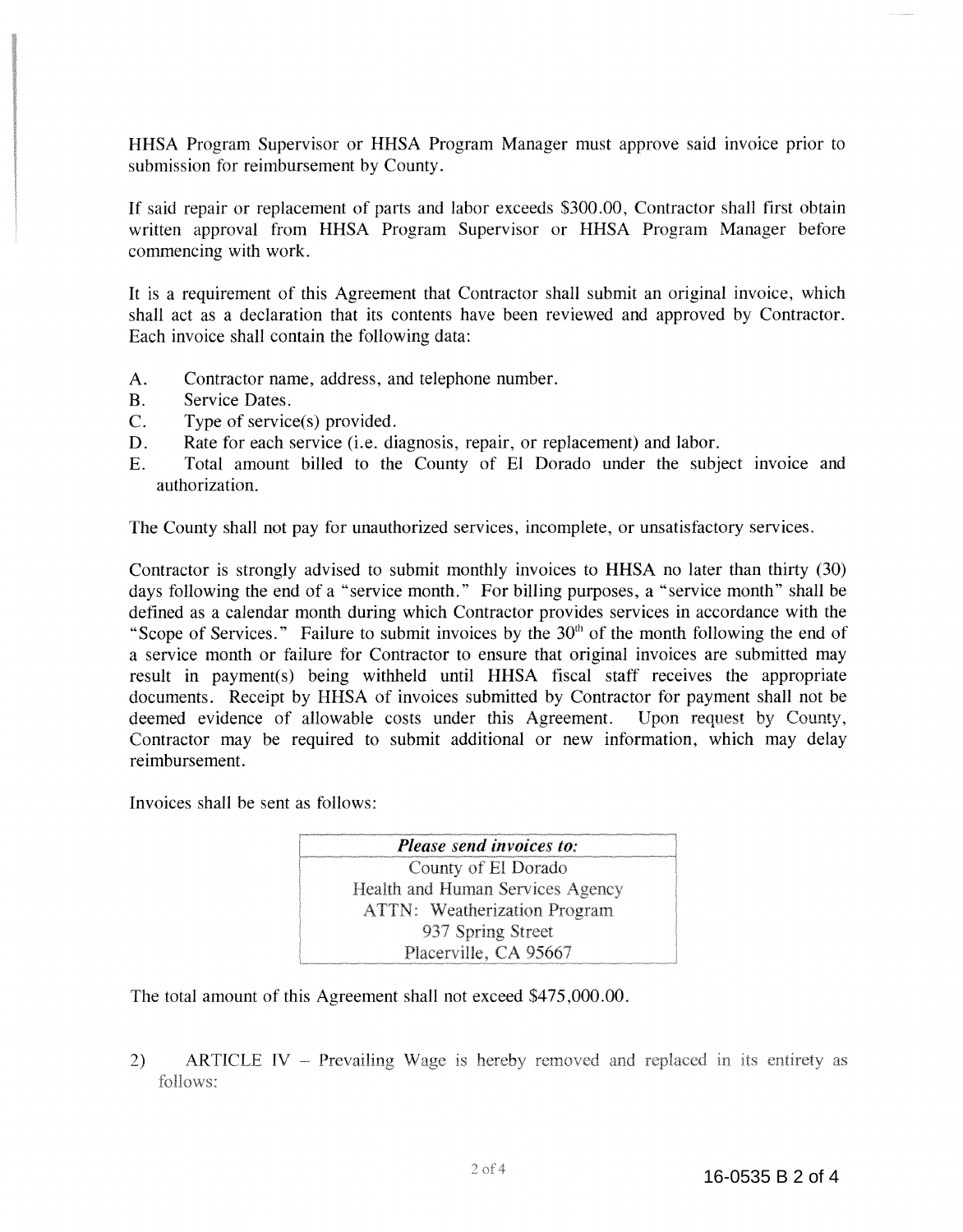#### **ARTICLE IV**

**Audit by California State Auditor:** Contractor acknowledges that if total compensation under this agreement is greater than \$10,000.00, this Agreement is subject to examination and audit by the California State Auditor for a period of three (3) years, or for any longer period required by law, after final payment under this Agreement, pursuant to California Government Code Section 8546.7. In order to facilitate these potential examinations and audits, Contractor shall maintain, for a period of at least three (3) years, or for any longer period required by law, after final payment under the contract, all books, records and documentation necessary to demonstrate performance under the Agreement.

Except as herein amended, all other parts and sections of that Agreement #275-S1411 shall remain unchanged and in full force and effect.

### **Requesting Contract Administrator Concurrence:**

muhille Hunt  $\mathbf{By:}$ 

Michelle Hunter Program Manager Health and Human Services Agency

Dated:  $\frac{4}{18}$ /

# **REQUESTING DEPARTMENT HEAD CONCURRENCE:**

By:  $\bigcap_{\mathcal{L}}$ 

Don Ashton, M.P. Director Health and Human Services Agency  $Dated: 418286$